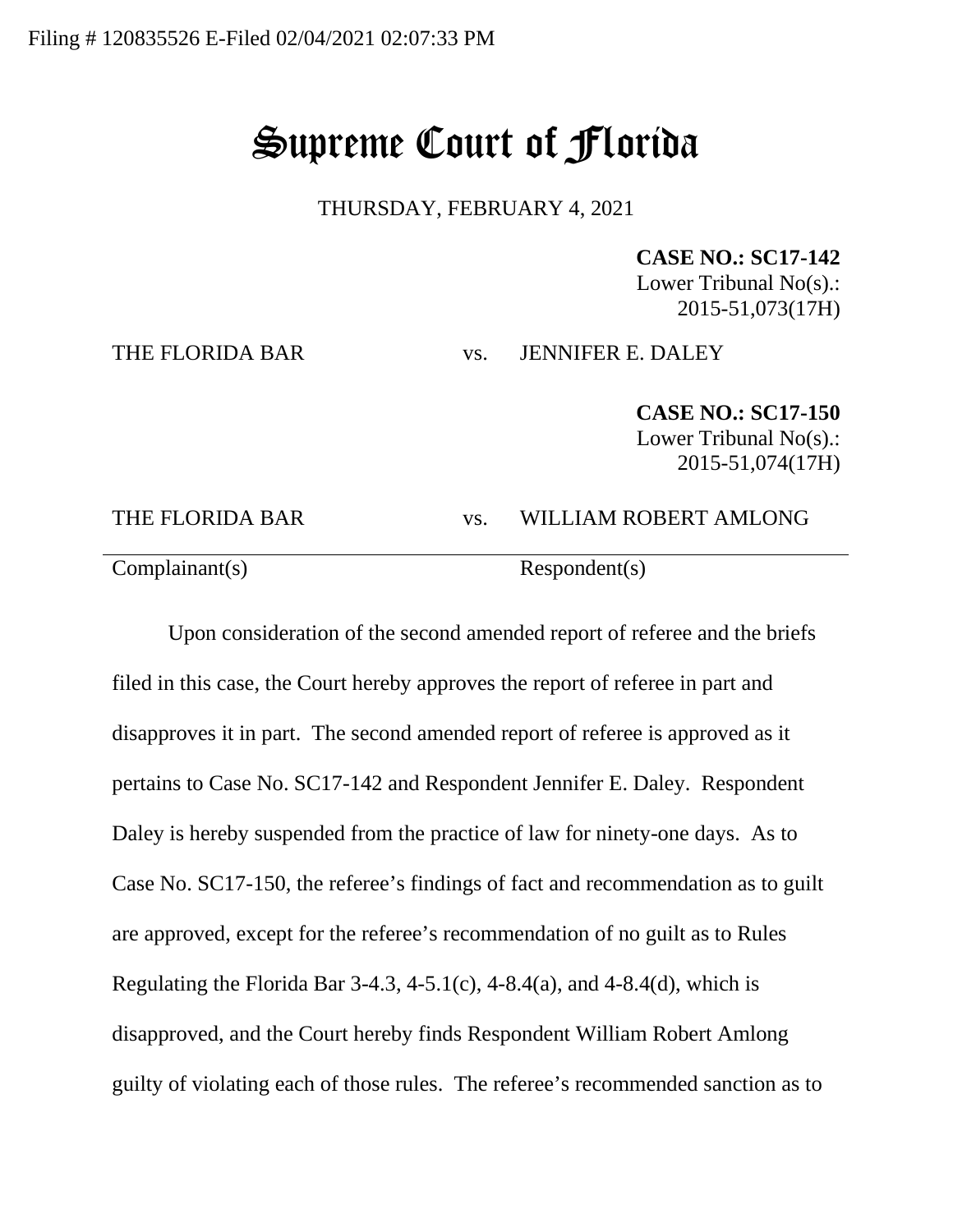## **CASE NO.:** SC17-142 & SC17-150 Page Two

Case No. SC17-150 is disapproved, and Respondent Amlong is hereby suspended from the practice of law for ninety-one days. Respondents' suspensions shall be effective thirty days from the date of this order so that Respondents can close out their practices and protect the interests of existing clients. If Respondents notify this Court in writing that they are no longer practicing and do not need the thirty days to protect existing clients, this Court will enter an order making their suspensions effective immediately. Respondents shall fully comply with Rule Regulating the Florida Bar 3-5.1(h). Respondents shall also fully comply with Rule Regulating the Florida Bar 3-6.1, if applicable. In addition, Respondents shall accept no new business from the date this order is filed until they are reinstated. Respondents are further directed to comply with all other terms and conditions of the report.

Judgments are entered for The Florida Bar, 651 East Jefferson Street, Tallahassee, Florida 32399-2300, for recovery of costs from Jennifer E. Daley in the amount of \$4,714.20, and for recovery of costs from William Robert Amlong in the amount of \$4,714.20, for which sums let execution issue.